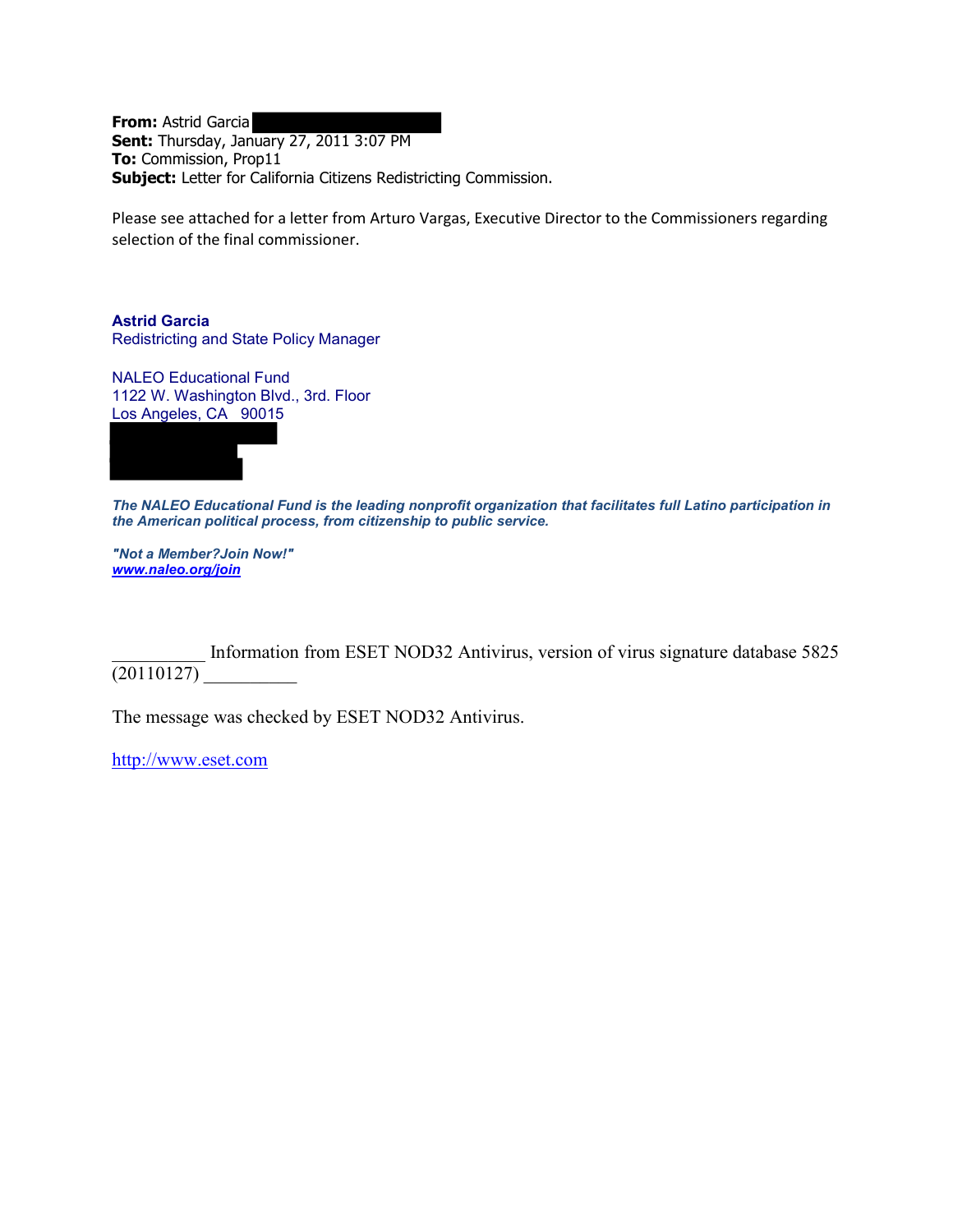## **Partnership Council Members**

*Chairman's Council Member* State Farm Insurance Companies

Advance America AT&T Southwest Airlines Univision Communications Inc. WalMart Stores, Inc. The Walt Disney Company

**JALEO Educational Fund Founder** Hon. Edward R. Roybal (Ret.) †

**Board of Directors**

Hon. Juan C. Zapata, **Chairman** *Member, Intergovernmental Policy Committee on Trade*

Hon. Hector Balderas, **Treasurer** *New Mexico State Auditor*

Ms. Ivelisse R. Estrada, **Secretary** *Univision Communications Inc.* Mr. Andrew Baldonado *Anheuser-Busch Companies, Inc.* Hon. José (Pepe) Estrada *WalMart Stores, Inc.*

Hon. Anitere Flores *Florida State Representative* Hon. Mike Fernandez *Cargill*

Hon. Ron Garcia *Mayor, City of Brea, CA*

Hon. Stephanie Garcia *Pueblo City Schools Board President*

Hon. Sylvia R. Garcia, **NALEO President** *Commissioner, Harris County, TX* Hon. Uvaldo Herrera *State Farm Insurance Companies*

Hon. Pauline Medrano *Deputy Mayor Pro-Tem, City of Dallas, TX* Hon. Lucille Roybal-Allard *Member of Congress*

Hon. Susan Santana, Esq. *AT&T*

## **Board of Advisors**

Hon. Karen Avilla *First Vice-President, Hispanic Elected Local Officials, National League of Cities* Hon. Kevin Carbo

*Chair, National Hispanic Caucus of School Board Members* 

Hon. Pedro Colón *Milwaukee County Circuit Court Judge*

Hon. Rey Colón *Alderman, City of Chicago, IL* Hon. Lorraine Cortés-Vázquez *AARP*

Hon. Mike DeLaO *Chair Elect, National Hispanic Caucus of School Board Members Ex-Officio Member* 

Hon. John J. Duran *Mayor Pro-Tem, City of West Hollywood, CA* Hon. Luis Fortuño *Governor, Commonwealth of Puerto Rico*

Hon. Charles Gonzalez *Member of Congress Chair, Congressional Hispanic Caucus*

Hon. Ana Sol Gutierrez *Maryland State Delegate* Hon. Gerri Guzman

*School Board Member, Montebello Unified School District, CA*

Hon. Paul D. López *Councilmember, City of Denver, CO* Hon. Iris Y. Martinez

*Illinois State Senator President, National Hispanic Caucus of State Legislators*

Hon. Michele Martinez *Councilmember, City of Santa Ana, CA* Hon. Alex Padilla *California State Senator*

Hon. Ana Rivas Logan *School Board Member Miami-Dade County, Public Schools, FL*

Hon. Justin Rodriguez *Councilmember, City of San Antonio, TX* Hon. Sergio Rodriguez *President, Hispanic Elected Local Officials National League of Cities*

Hon. Ross Romero *Utah State Senator*

Hon. John Sapien *New Mexico State Senator*

Hon. Fernando Shipley *Mayor, City of Globe, AZ*

Hon. Fernando M. Treviño *School Board President, East Chicago, IN* Hon. Don Francisco Trujillo II *New Mexico Deputy Secretary of State*

Hon. Luz Urbáez Weinberg *Commissioner, City of Aventura, FL*

**Executive Director** Arturo Varga † *Deceased*

*12/10*

January 27, 2011

California Citizens Redistricting Commission Office of the California Secretary of State  $1500$   $11<sup>th</sup>$  Street Sacramento, CA 95814

RE: Selection of new commissioner

Dear California Citizens Redistricting Commission:

Congratulations on completing your first month as California's first Citizens Redistricting Commission. We greatly appreciate the thoughtful and collaborative manner in which you have approached this work. This letter provides the National Association of Latino Elected and Appointed Officials (NALEO) Educational Fund's comments regarding the review you are conducting to select a new commissioner that will replace former Commissioner Elaine Kuo. The NALEO Educational Fund is the leading nonprofit nonpartisan organization that facilitates full Latino participation in the American political process, from citizenship to public service. Our Board and constituency are comprised of Democrats, Republicans, and individuals not affiliated with either of those parties.

The current members of the California Citizens Redistricting Commission bring an impressive set of qualifications to the table. To enhance the success of the Commission, we recommend that the new Commissioner's qualifications further strengthen the skills you possess. One of the highest priority criteria for the maps developed by the Commission is compliance with the federal Voting Rights Act of 1965 (VRA), which ensures that underrepresented communities have a fair opportunity to choose their elected leaders. Thus, understanding how the VRA applies to redistricting, and how to ensure VRA compliance in a state as diverse as California is critical for the work of the Commission. Although the Commission will have legal counsel to assist it in interpreting VRA legal requirements, members of the Commission must also be able to effectively integrate demographic and voting data, the testimony provided by members of the public, and information about the civic geography of California when determining VRA compliance. This is one of the reasons that the qualifications for Commissioners set forth in §60805(a) of the regulations governing Commissioner selection defines "Appreciation for California's diverse demographics and geography" as encompassing an understanding of the relationship between diversity and opportunities for fair political representation.

1122 W. Washington Blvd., Third Floor Los Angeles, CA 90015 Tel: (213) 747-7606 Fax: (213) 747-7664

1314 Texas Avenue, Suite 410 Houston, TX 77002 Tel: (713) 228-6400 Fax (713) 228-0606

 $110$  Wall Street,  $16^{\rm th}$  Floor New York, NY 10005 Tel: (212) 480-1918 Fax: (212) 480-1697